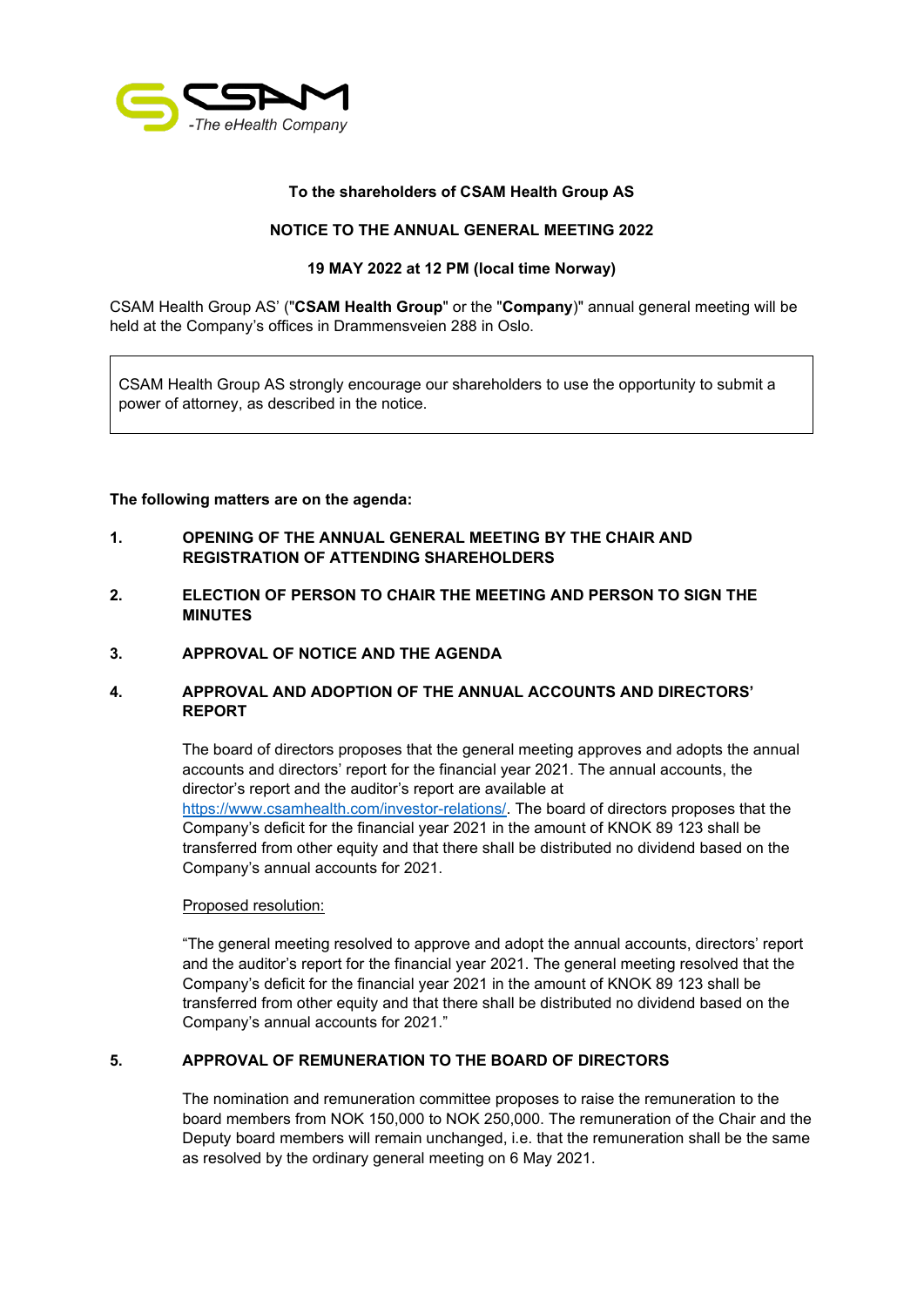

## Proposed resolution:

"The general meeting resolved to remunerate the members of the board of directors with effect from the date of the annual general meeting as follows:

- Chair: NOK 400,000 per year
- Board members: NOK 250,000 per year
- Deputy board members: NOK 5,000 per attended board meeting"

## **6. APPROVAL OF REMUNERATION TO THE COMPANY'S AUDITOR**

#### Proposed resolution:

"The general meeting resolved to approve the auditor's remuneration for audit of CSAM Health Group AS as invoiced."

### **7. ELECTION OF MEMBERS TO THE BOARD OF DIRECTORS**

The nomination and remuneration committee proposes that Åse Aulie Michelet is re-elected as chair of the board of directors, and that Gunnar Bjørkavåg and Mats Larson are reelected as board members. Further, the nomination and remuneration committee proposes that Marianne Elisabeth Johnsen is elected as vice chair and Hans Erik Robbestad is elected as new board member to replace the current board members Louise Nilsson and Ansgar Gabrielsen.

#### Proposed resolution:

"The general meeting resolved that the Company's board of directors shall consist of the following persons:

- Åse Aulie Michelet (chair)
- Marianne Elisabeth Johnsen (vice-chair)
- Hans Erik Robbestad (board member)
- Mats Larson (board member)
- Gunnar Bjørkavåg (board member)

The members of the board of directors are elected until the next annual general meeting of the Company. In addition to the board members elected by the general meeting, Kjellrun Borgmo (employee representative) and Janne Aaltonen (deputy employee representative) shall remain as board members until the next election of employee representatives."

## **8. ELECTION OF MEMBERS TO THE NOMINATION AND RENUMERATION COMMITTEE**

The nomination and remuneration committee proposes that Knut Ivar Rødningen is elected as new chair of the nomination and renumeration committee to replace Ansgar Gabrielsen. Further, the nomination and renumeration committee proposes that Ronny Hermansen and Tina Stiegler is elected as new members to replace the current members Magnus Hardmeier and Marianne Elisabeth Johnsen.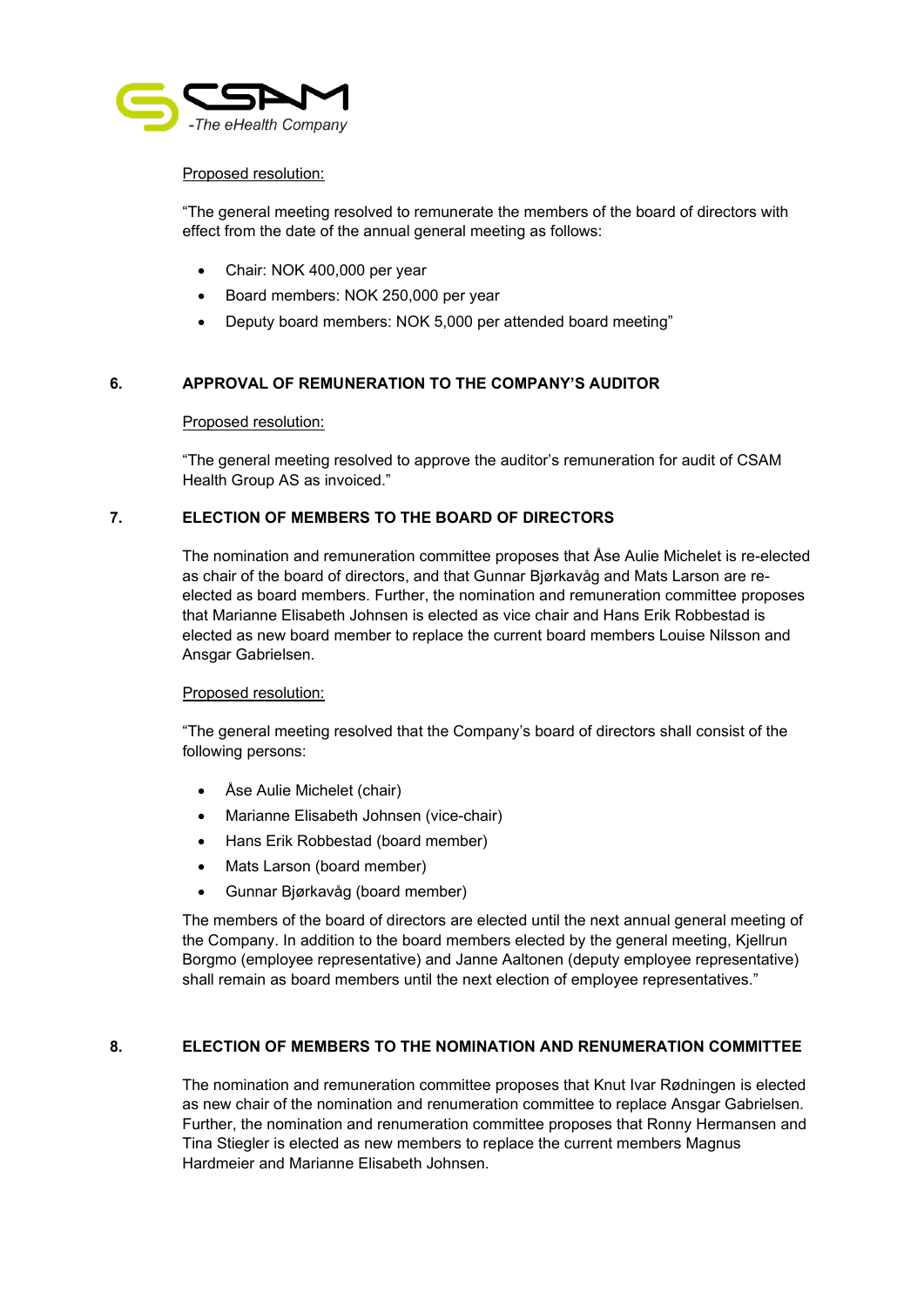

#### Proposed resolution:

"The Company's nomination and remuneration committee shall consist of the following persons:

- Knut Ivar Rødningen (chair)
- Ronny Hermansen (member)
- Tina Stiegler (member)"

# **9. APPROVAL OF REMUNERATION TO THE NOMINATION AND REMUNERATION COMMITTEE**

The nomination and remuneration committee proposes that the remuneration to the members of the nomination and remuneration committee remain unchanged, i.e. that the remuneration shall be the same as resolved by the ordinary general meeting on 6 May 2021.

### Proposed resolution:

"The general meeting resolved to remunerate the members of the nomination and remuneration committee with effect from the date of the annual general meeting as follows:

- Chair: NOK 40,000 per year
- Members: NOK 30,000 per year"

# **10. POWER OF ATTORNEY TO THE BOARD OF DIRECTORS TO ACQUIRE THE COMPANY'S OWN SHARES**

As part of the Company's strategy to grow by acquiring companies and business, the board of directors has identified a need for the Company to settle such acquisitions by way of transferring shares in the Company. In order for the Company to acquire own shares, the board of directors proposes that the general meeting grants the board of directors a power of attorney to carry out such acquisitions in accordance with the private limited liability companies act section 9-4.

#### Proposed resolution:

"The power of attorney to acquire the Company's own shares granted by the general meeting on 11 December 2020 is terminated.

The general meeting grants the board of directors a power of attorney to acquire the Company's own shares as follows:

a) The Company may acquire own shares. The board of directors is hereby authorized to make such acquisition on behalf of the Company and may further dispose of such shares. The authorization may be used as a financial instrument, by the board of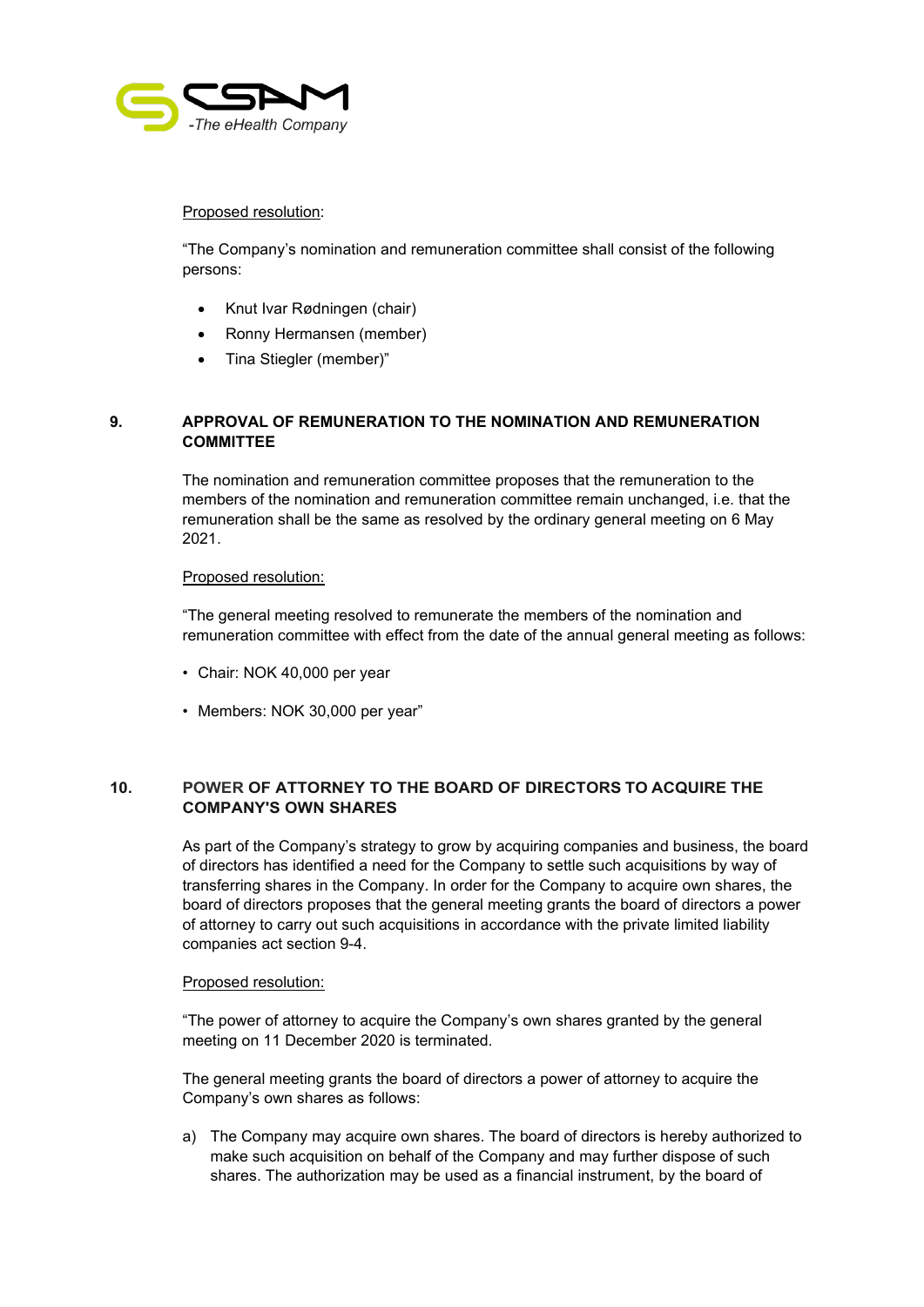

directors being able to make use of liquidity to acquire shares in the Company. Further, the power of attorney may be used in connection with acquisitions or other transactions where the Company is to render consideration as shares.

- b) The maximum nominal value of the shares which the Company may acquire in total may not exceed NOK 209,674. The board of directors may use the authorization on several occasions within the scope of the total nominal value as mentioned. New own shares may be acquired as replacement for own shares which are disposed.
- c) The minimum and the maximum amount which may be paid for each share is NOK 30 and NOK 130 respectively. The board of directors determines the consideration when disposing of the Company's own shares.
- d) The board of directors decides, in its own discretion, in which ways the Company's own shares shall be acquired or disposed of."
- e) The power of attorney to acquire own shares is valid until 18 May 2024.

# **11. POWER OF ATTORNEY TO THE BOARD OF DIRECTORS INCREASE THE SHARE CAPITAL**

In order to allow for the board of directors to strengthen the Company's equity if required, e.g. in connection with acquisitions as part of the Company's strategy to grow, the board of directors proposes that the general meeting grants the board of directors a power of attorney to increase the share capital of the Company by subscription of shares.

#### Proposed resolution:

"The power of attorney to the board of directors to increase the Company's share capital granted by the general meeting on 11 December 2020 is terminated.

The general meeting grants the board of directors a power of attorney to increase the Company's share capital as follows:

- a) The board of directors is hereby authorized pursuant to the Private Limited Liability Companies Act Section 10-14, to increase the Company's share capital with up to NOK 209,674 through one or more capital increases.
- b) The authorization also covers capital increases in return for in kind contributions, including set- off to debt, or a right to assume special obligations to the Company's behalf, ref. the Private Limited Liability Companies Act Section 10-2.
- c) The board of directors may, when exercising the authorization, waive the shareholders' preferential rights pursuant to the Private Limited Liability Companies Act Section 10-5.
- d) The power of attorney to increase share capital is valid until 18 May 2024."

\* \* \*

We encourage all shareholders to use the proxy form with advance vote notice set out in Appendix 3 to vote for the resolutions described above.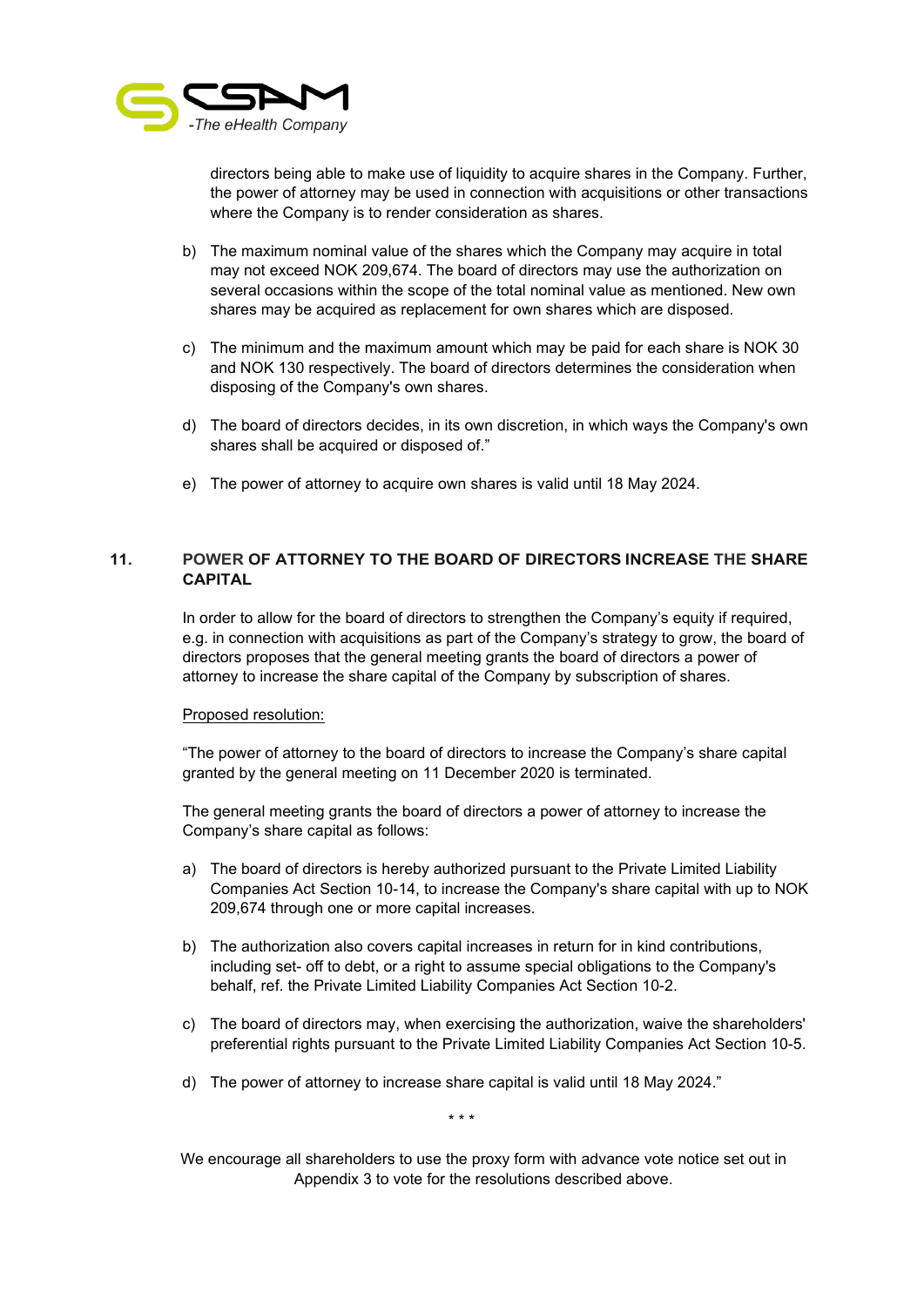

**On behalf of the Board of Directors of CSAM Health Group AS:**

Oslo, 11th of May 2022

are antie hithert

Åse Aulie Michelet

# **Chair of the board of directors of CSAM Health Group AS**

Overview of appendices to the notice which are or will be available at https://www.csamhealth.com/investor-relations/:

- Appendix 1: Annual report 2021, including annual accounts, the board of directors' report and the auditor's report
- Appendix 2: Proxy form without advance vote
- Appendix 3: Proxy form with advance vote notice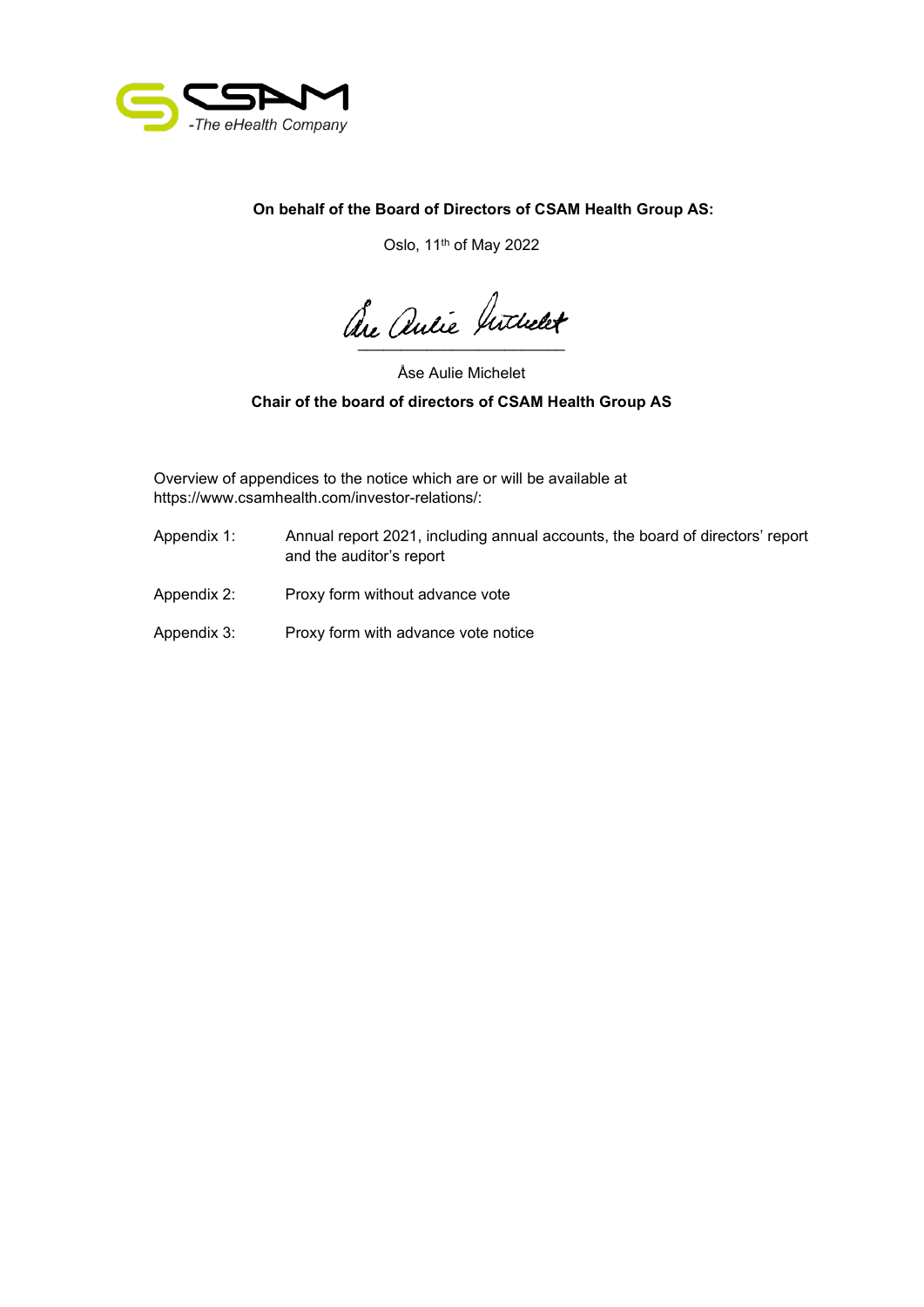

## **Appendix 2 - Proxy form without advance vote**

As owner of  $\blacksquare$   $\blacksquare$  shares in CSAM Health Group AS, I hereby confirm to have granted:

☐ Åse Aulie Michelet, Chair of the Board of Directors

☐ \_\_\_\_\_\_\_\_\_\_\_\_\_\_\_\_\_\_\_\_\_\_\_\_\_\_\_\_\_\_ (name of the other proxy holder)

the power to attend the ordinary General Meeting of CSAM Health Group AS held on 19 May 2022 on my/our behalf in connection with the approval of the annual accounts for 2021 etc., and thereat to vote on my/our behalf for all of my/our shares on all matters which were lawfully dealt with at the ordinary general meeting.

Date **Place** Place Signature

The name and address of the principal (in block letters please):

The proxy must be received **no later than 18th May 2022 3 PM (local time Norway) to:**

\_\_\_\_\_\_\_\_\_\_ \_\_\_\_\_\_\_\_\_\_\_\_ \_\_\_\_\_\_\_\_\_\_\_\_\_\_\_\_\_\_\_\_\_\_\_\_

Nordea Issuer Services Online registration via email: nis@nordea.com.

Alternatively, the proxy form may be sent to Issuer Services Nordea, Postboks 1166 Sentrum, 0107 Oslo